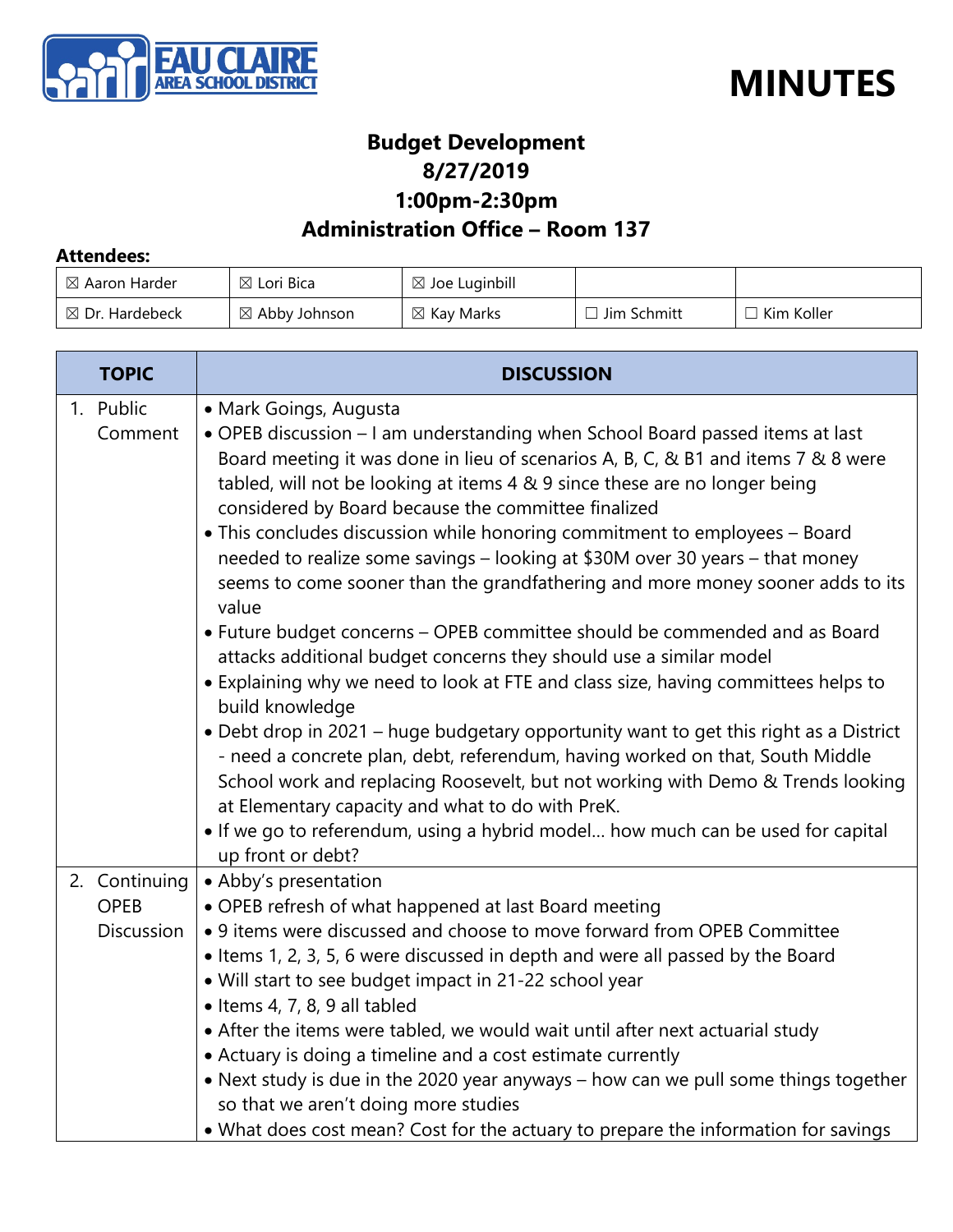| <b>MINUTES</b>                                                                                                                                                      |
|---------------------------------------------------------------------------------------------------------------------------------------------------------------------|
| . Would not characterize this as concluding the scenarios because of needing to wait                                                                                |
| for these actuarial studies                                                                                                                                         |
| • Due to conversations in June and August there was little conversations on the                                                                                     |
| scenarios - this was a huge step so now where else can we look                                                                                                      |
| . Would committee be open to meet, would think that they would be interested in                                                                                     |
| staying together and for communication sake                                                                                                                         |
| . Would somewhat put OPEB question to bed for a minimum of a year? So that we                                                                                       |
| can focus on other items and collect data on these items and how it will affect the<br>budget, but in the meantime, we can find other things that could have budget |
| impact                                                                                                                                                              |
| • OPEB will never go away, is the perspective of the group                                                                                                          |
| . We need to know what the actuary is saying for their timeline and can discuss other<br>topics while they are working, who is best to have this message delivered  |
| . We had a very specific charge to the OPEB committee, and we may need to                                                                                           |
| introduce what the next committees will need to do and then get more staff<br>involved in those other committees                                                    |
| . Where are our lists that are targeted areas that we want additional staff to input on,                                                                            |
| we can recommend to the Board - if we make it specific to the Board to find more<br>ways to connect with ideas to get ideas and research these ideas                |
| • Budget savings will not happen for a few years and some are for active employees<br>and some are for retirees                                                     |
| . We want good information to make the right decisions so it will take time to gather                                                                               |
| that information                                                                                                                                                    |
| • Are there other ideas that the committee has looked at that we can maybe get<br>some groups working on?                                                           |
| . We have an ongoing list that we can focus on that is important work not related to<br>Fund Balance that need to be addressed                                      |
| • Fund balance remediation or savings for the District - what are some things that we<br>can start to look at over the next 5 years?                                |
| . Would like to start to work on a list like this for Budget Development Committee                                                                                  |
| • Create a working document to start creating a list of cost savings                                                                                                |
| • We have had to turn down staff who wanted to be involved - a to do list is a great                                                                                |
| place to start                                                                                                                                                      |
| • Thinking that Fund Balance is our top priority                                                                                                                    |
| • Referendum is always one that we need to consider - and if we dismiss, we would<br>then have reasons why                                                          |
| • Getting those ideas on paper and then starting a work group to get things moving                                                                                  |
| • Next Steps OPEB? Stuck on communication on what is the status of OPEB                                                                                             |
| • Making a committee report on this and then getting a full Board opinion                                                                                           |
| • Timelines are helpful and on those timelines it could have the end as the day that                                                                                |
| the OPEB study will come back                                                                                                                                       |
| • Can help with saying we will not look for a period of time while waiting on the                                                                                   |
| studies                                                                                                                                                             |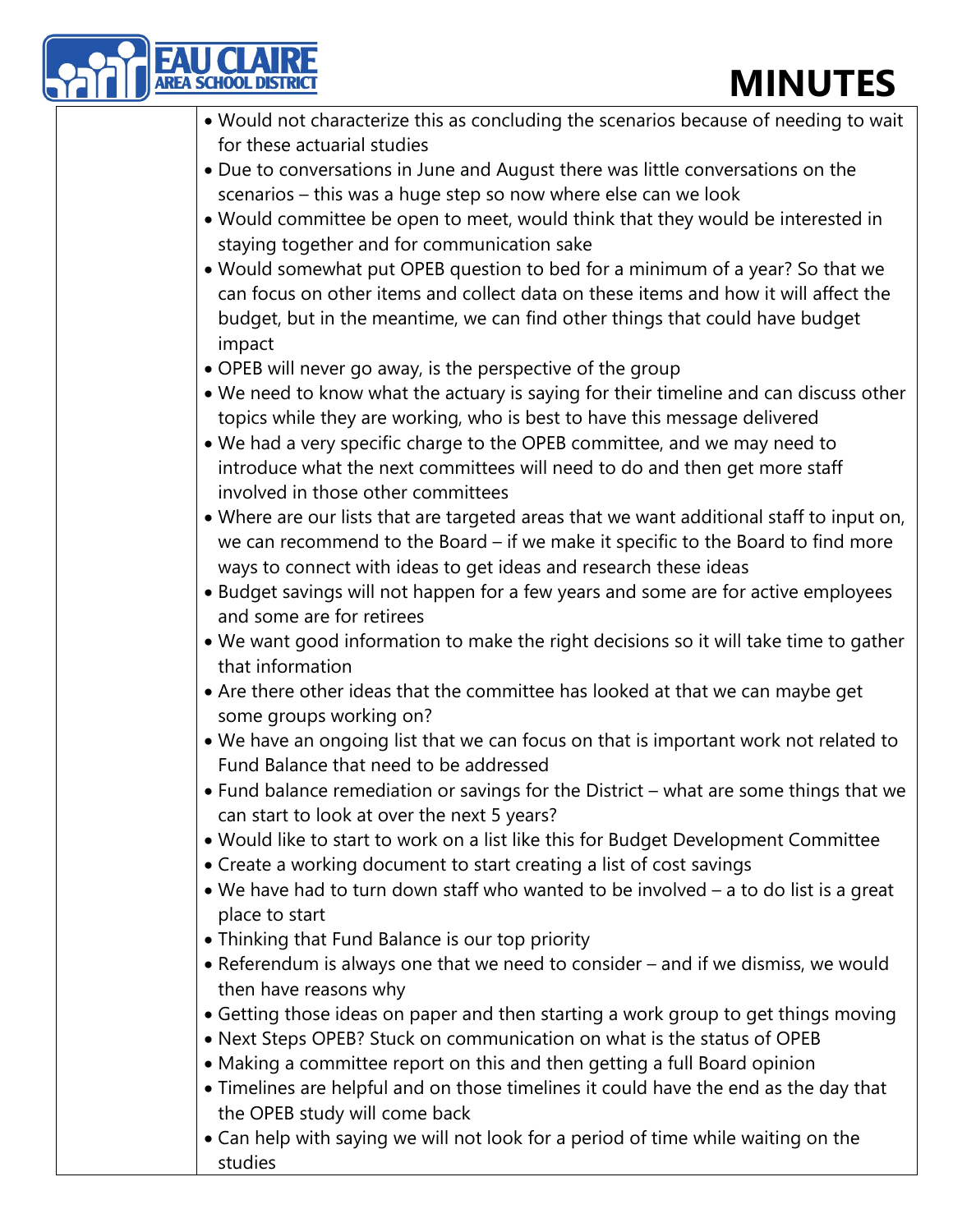|                                | <b>MINUTES</b>                                                                                                                                                                                                                                                                                                                                                  |
|--------------------------------|-----------------------------------------------------------------------------------------------------------------------------------------------------------------------------------------------------------------------------------------------------------------------------------------------------------------------------------------------------------------|
|                                | • We will work on other things in the meantime, but end is OPEB study                                                                                                                                                                                                                                                                                           |
| 3. Proposal<br>for<br>Feminine | · Slide from previous meeting<br>• Did research on what we have spent and made back from products<br>• Revenue - 2017-18 - \$146.96, 2018-19 \$23.25                                                                                                                                                                                                            |
| Products                       | • Cost - 2017-18 \$228.96, 2018-19 \$238.40                                                                                                                                                                                                                                                                                                                     |
|                                | • Handed out some feedback from Counselors<br>• The feedback did include that there were not any barriers in students getting<br>products                                                                                                                                                                                                                       |
|                                | • UWEC has a grants person, Lori reached out about Products and Equipment - will<br>follow up and let committee know when information is received. As we see states<br>start to mandate this, seems like such a grant thing, having students take on the<br>initiative of writing the grants could be helpful                                                   |
|                                | . When the original ask came up it was not to ask the District to provide products to<br>all students for free, an email came in from students saying that they need to ask an<br>adult and it can be embarrassing                                                                                                                                              |
|                                | • More communication to students so that they don't have to go to an adult to ask<br>• A designated place and the communication that it is available is most important<br>• When you start to provide things for free the conversation tends to get larger<br>• Some buildings have that place now, but making it standard to all buildings could<br>be helpful |
|                                | • First, communication – Second, making a location where there is no need to ask<br>• Having a uniform process, in your building please communicate<br>. It is a cultural thing and would love for ECASD to lead on that to put the machines                                                                                                                    |
|                                | and products in the buildings and under a grant<br>• Would be a great way to introduce students to grant writing<br>• A donation for the machines could be helpful                                                                                                                                                                                              |
| 4. 2019-20<br><b>Budget</b>    | • Started where we ended last year and added in the things that the Board has made<br>decisions on                                                                                                                                                                                                                                                              |
| Discussion                     | • Board adopted a \$3.18M deficit and assuming in the big picture we carried that<br>number forward - Look at this as we projected our budget                                                                                                                                                                                                                   |
|                                | . We did get a little bit more funding from the state so we may not start there<br>. We are still finishing the audit now and still paying bills from last school year - our<br>first report is due for the auditors on the 30 <sup>th</sup>                                                                                                                    |
|                                | • Level movement - satisfactory review and worked for the District for more than 6<br>months in the year you move forward                                                                                                                                                                                                                                       |
|                                | . If you are on a corrective plan, you wouldn't have a satisfactory evaluation so you<br>would not move                                                                                                                                                                                                                                                         |
|                                | • If a market review comes back over market would that have to be part of the review<br>to make it be in market range?                                                                                                                                                                                                                                          |
|                                | . It could have some unintended consequences, in hard to fill positions, they could<br>be unwilling to stay if they are going to stay stagnant                                                                                                                                                                                                                  |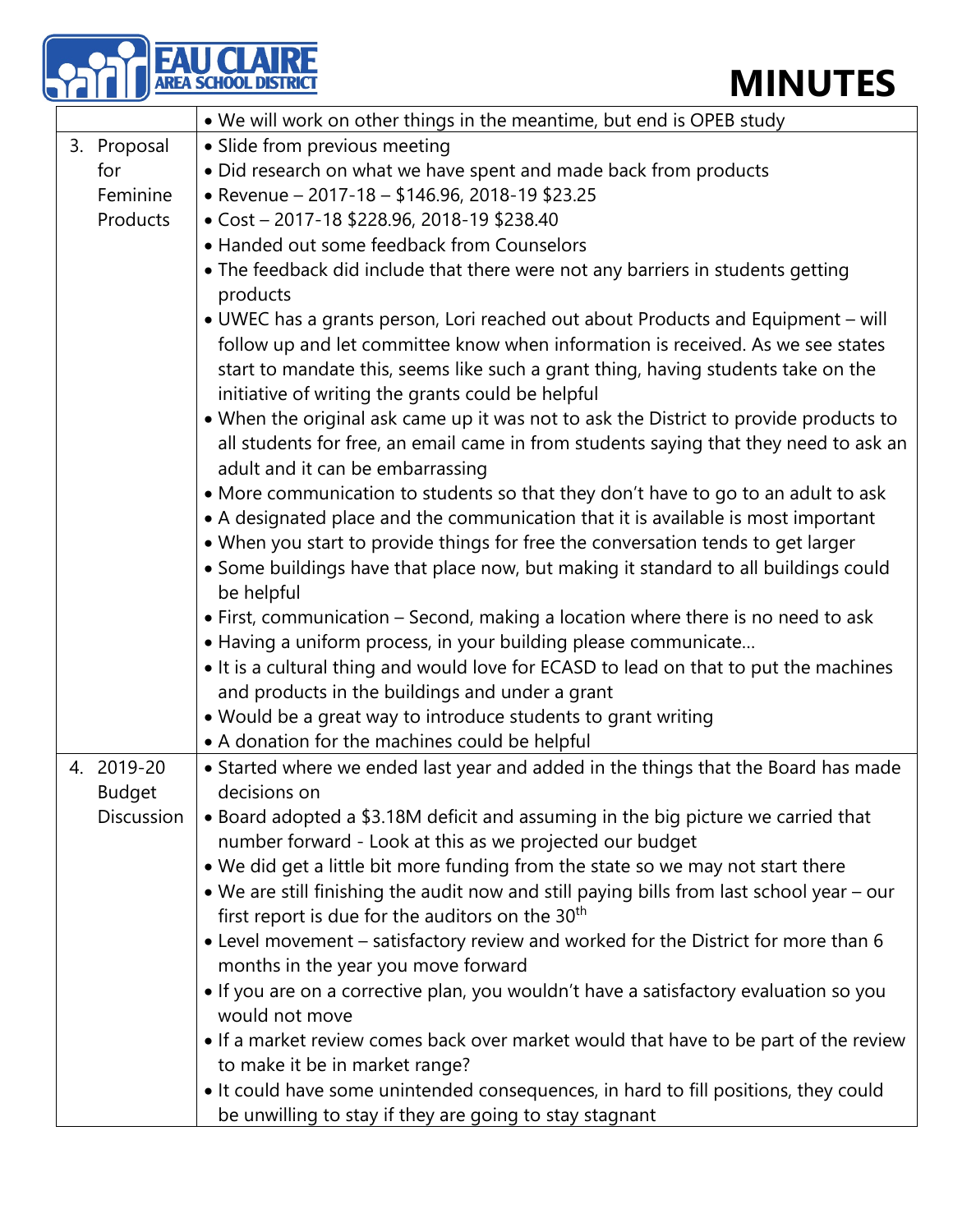| <b>MINUTES</b>                                                                                                                                                                                                                                                                        |
|---------------------------------------------------------------------------------------------------------------------------------------------------------------------------------------------------------------------------------------------------------------------------------------|
| . You can get supply demand changes that turn quickly, and we would want to be                                                                                                                                                                                                        |
| ready to not lose staff too                                                                                                                                                                                                                                                           |
| • With the new policy is there a way that we can see cost savings or adjusting the                                                                                                                                                                                                    |
| salary after market review with new staff going forward                                                                                                                                                                                                                               |
| . When we look at the market review, we would then talk about why we are or are                                                                                                                                                                                                       |
| not moving                                                                                                                                                                                                                                                                            |
| • Compensation plan went into plan July 1, 2016, we had been frozen for a number of                                                                                                                                                                                                   |
| years prior and our retention rate went way down, people were leaving to go where<br>they could get level movement, talk about OPEB retirement planning, your biggest<br>benefit is your retirement, when you are freezing salaries you are freezing<br>retirement (WRS specifically) |
| • Review level movement and its structure                                                                                                                                                                                                                                             |
| • Heard it established that level movement is not sustainable, not sure if it is right or                                                                                                                                                                                             |
| not, but we can review and answer that question with a why                                                                                                                                                                                                                            |
| • Level movement is a large number not to talk about                                                                                                                                                                                                                                  |
| • Beginning a conversation on this would have a large impact on employee morale                                                                                                                                                                                                       |
| • Approach with sensitivity and deliberateness                                                                                                                                                                                                                                        |
| • When it was first approved the Board knew they had to remain competitive. The<br>Board did approve and weeks later they decided to go to referendum and if it<br>didn't pass, they may have to make cuts in other ways                                                              |
| • Referendum was a way to make this a possibility at that time, can we internally                                                                                                                                                                                                     |
| handle this, or do we need to go to the public again to see if they can help?<br>. Board will need to decide that - This decision will affect everyone                                                                                                                                |
| • Budget Development may need to look at positions and class size after this budget                                                                                                                                                                                                   |
|                                                                                                                                                                                                                                                                                       |
| cycle. You can cut positions without cutting people through attrition                                                                                                                                                                                                                 |
| • Rotating electives at the High School has helped with this, there are things to do                                                                                                                                                                                                  |
| that can recoup this and still retain the plan                                                                                                                                                                                                                                        |
| • Shared a budget timeline and those involved with budget process                                                                                                                                                                                                                     |
| • Staff input at all levels are involved in the process                                                                                                                                                                                                                               |
| . Board may need to look at it to see how they can change the process and have the                                                                                                                                                                                                    |
| conversations on how the budget will move forward                                                                                                                                                                                                                                     |
| • 80% staff vs 20% other, include tough conversations                                                                                                                                                                                                                                 |
| • We constantly reconcile the budget to make sure we are where we need to be<br>. We are still reviewing, reconciling, and possibly making reductions if needed                                                                                                                       |
| • Numbers will look different every day                                                                                                                                                                                                                                               |
| • State Source per pupil amount \$654 - \$742, is a big deal for us                                                                                                                                                                                                                   |
| • Contribution to the Foundation                                                                                                                                                                                                                                                      |
| • Board minutes showed that the \$50,000 contribution would be for 5 years – we will<br>send minutes                                                                                                                                                                                  |
|                                                                                                                                                                                                                                                                                       |
| • Board and Superintendent have changed, and we think people forgot                                                                                                                                                                                                                   |
| • County and City said they would fund a different committee for 5 years                                                                                                                                                                                                              |
| • Assumption seemed that it would support until it got on its feet, but who knows at<br>what point they are sustainable                                                                                                                                                               |